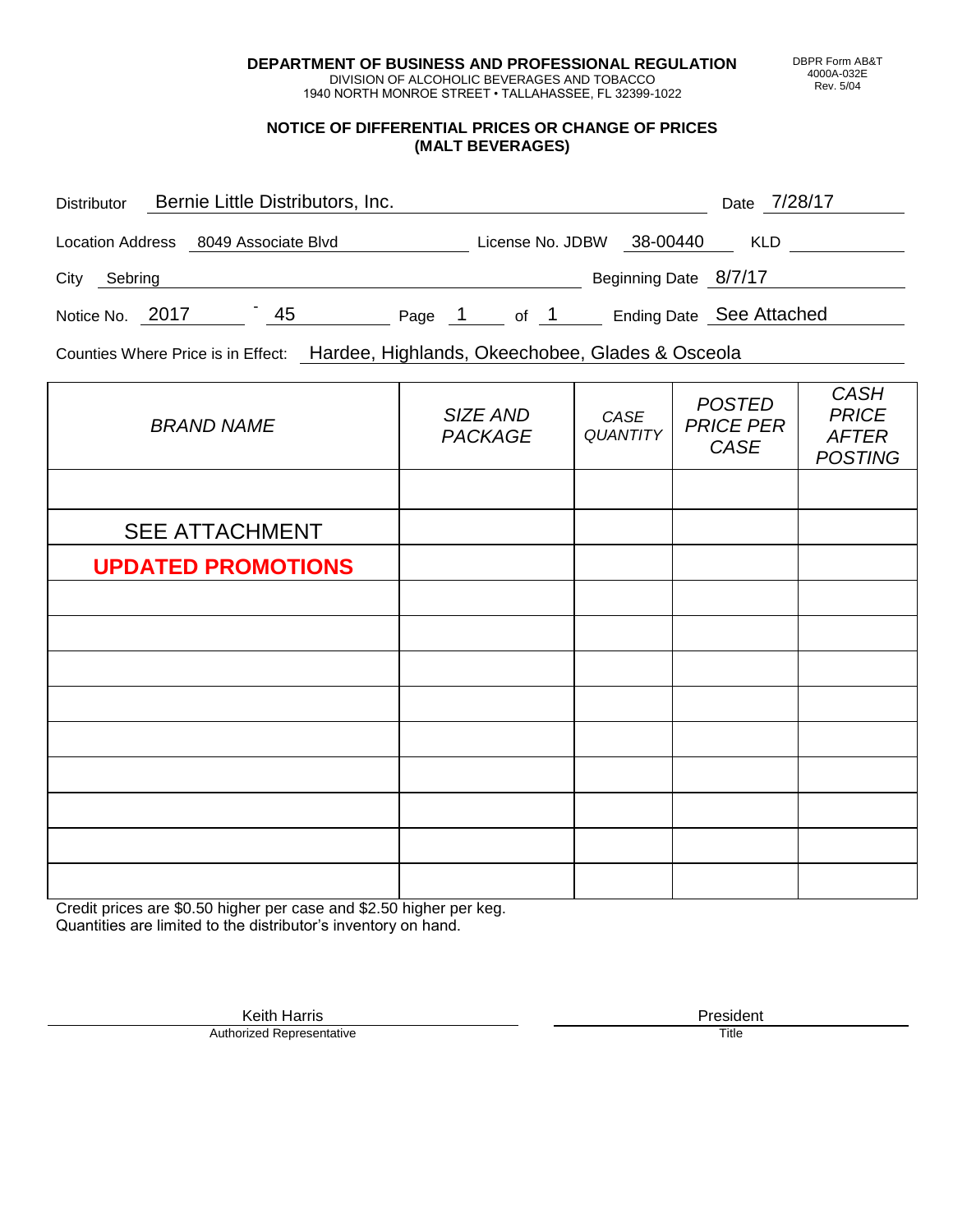|                                                                                   |                                    |                      |                      |                | Posted Frontline |                 |            |                              |
|-----------------------------------------------------------------------------------|------------------------------------|----------------------|----------------------|----------------|------------------|-----------------|------------|------------------------------|
| <b>Brands</b>                                                                     | Package                            | Start                | <b>Stop</b>          | Price          | Price            | Qty             | Premise    | Comment                      |
| Bud, Bud Lt                                                                       | 24/8oz Can                         | 08/07/17             | 08/20/17             | 12.30          | 13.25            | $5-19$          | Off        |                              |
| Bud, Bud Lt                                                                       | 24/8oz Can                         | 08/07/17             | 08/20/17             | 11.40          | 13.25            | $20+$           | Off        |                              |
| Bud & Bud Lt                                                                      | 24/8oz Can 2/12                    | 08/07/17             | 08/20/17             | 13.10          | 13.60            | $5-9$           | Off        |                              |
| Bud & Bud Lt                                                                      | 24/8oz Can 2/12                    | 08/07/17             | 08/20/17             | 11.70          | 13.60            | $10+$           | Off        |                              |
| Michelob Ultra                                                                    | 24/8oz Can 2/12                    | 08/07/17             | 08/20/17             | 13.50          | 14.45            | $5-9$           | Off        |                              |
| Michelob Ultra                                                                    | 24/8oz Can 2/12                    | 08/07/17             | 08/20/17             | 11.70          | 14.45            | $10+$           | Off        |                              |
| Michelob Ultra                                                                    | 24/8oz Can                         | 08/07/17             | 08/20/17             | 12.70          | 14.35            | $5-19$          | Off        |                              |
| Michelob Ultra                                                                    | 24/8oz Can                         | 08/07/17             | 08/20/17             | 11.40          | 14.35            | $20+$           | Off        |                              |
| Brands & Packages above may be mixed and matched to achieve qty                   |                                    |                      |                      |                |                  |                 |            |                              |
| Bud, Bud Lt                                                                       | 24/8oz Can                         | 08/21/17             | 10/01/17             | 12.30          | 13.25            | $5-19$          | Off        |                              |
| Bud, Bud Lt                                                                       | 24/8oz Can                         | 08/21/17             | 10/01/17             | 11.40          | 13.25            | $20+$           | Off        |                              |
|                                                                                   |                                    |                      |                      |                |                  |                 |            |                              |
| Bud & Bud Lt<br>Bud & Bud Lt                                                      | 24/8oz Can 2/12<br>24/8oz Can 2/12 | 08/21/17<br>08/21/17 | 10/01/17<br>10/01/17 | 13.10<br>12.20 | 13.60<br>13.60   | $5-19$<br>$20+$ | Off<br>Off |                              |
|                                                                                   |                                    |                      |                      |                |                  |                 |            |                              |
| Michelob Ultra                                                                    | 24/8oz Can 2/12                    | 08/21/17             | 10/01/17             | 13.50          | 14.45            | $5-19$          | Off        |                              |
| Michelob Ultra                                                                    | 24/8oz Can 2/12                    | 08/21/17             | 10/01/17             | 12.20          | 14.45            | $20+$           | Off        |                              |
| Michelob Ultra                                                                    | 24/8oz Can                         | 08/21/17             | 10/01/17             | 12.70          | 14.35            | $5-19$          | Off        |                              |
| Michelob Ultra                                                                    | 24/8oz Can                         | 08/21/17             | 10/01/17             | 11.40          | 14.35            | $20+$           | Off        |                              |
| Brands & Packages above may be mixed and matched to achieve qty                   |                                    |                      |                      |                |                  |                 |            |                              |
| Bud, Bud Lt, Select, Select 55                                                    | 24/12oz Can/LNR 4/6                | 07/03/17             | 09/30/17             | 21.60          | 23.80            | $10+$           | Off        |                              |
| Michelob, Michelob Lt, Michelob Amberbock                                         | 24/12oz LNNR 4/6                   | 07/03/17             | 09/30/17             | 21.60          | 24.55            | $10+$           | Off        |                              |
|                                                                                   |                                    |                      |                      |                |                  |                 |            |                              |
| <b>Land Shark</b>                                                                 | 24/12oz LNNR 4/6                   | 07/03/17             | 09/30/17             | 21.60          | 24.55            | 10-111          | Off        |                              |
| Land Shark<br>Brands & Packages above may be mixed and matched to achieve qty     | 24/12oz LNNR 4/6                   | 07/03/17             | 09/30/17             | 20.25          | 24.55            | $112+$          | Off        |                              |
|                                                                                   |                                    |                      |                      |                |                  |                 |            |                              |
| Bud, Bud Lt                                                                       | 24/16oz Can 6/4                    | 09/12/16             | 09/30/17             | 22.65          | 25.65            | $5+$            | On & Off   |                              |
| Brands & Packages above may be mixed and matched to achieve qty                   |                                    |                      |                      |                |                  |                 |            |                              |
| Bud, Bud Lt                                                                       | 24/16oz Can 3/8                    | 09/04/17             | 09/17/17             | 19.45          | 25.20            | $25+$           | Off        |                              |
|                                                                                   |                                    |                      |                      |                |                  |                 |            |                              |
| Michelob Ultra<br>Brands & Packages above may be mixed and matched to achieve qty | 24/16oz Can 3/8                    | 09/04/17             | 09/17/17             | 19.45          | 27.10            | $25+$           | Off        |                              |
|                                                                                   |                                    |                      |                      |                |                  |                 |            |                              |
| Bud, Bud Lt                                                                       | 24/16oz Can                        | 09/12/16             | 09/30/17             | 20.90          | 27.60            | $30+$           | Off        |                              |
| Brands & Packages above may be mixed and matched to achieve qty                   |                                    |                      |                      |                |                  |                 |            |                              |
| Bud, Bud Lt, Select & Select 55                                                   | 18pk/12oz Can & LNNR               | 08/07/17             | 08/20/17             | 14.80          | 16.90            | 20-39           | Off        |                              |
| Bud, Bud Lt, Select & Select 55                                                   | 18pk/12oz Can & LNNR               | 08/07/17             | 08/20/17             | 13.95          | 16.90            | $40+$           | Off        |                              |
|                                                                                   |                                    |                      |                      |                |                  |                 |            |                              |
| Bud, Bud Lt, Select & Select 55                                                   | 18pk/12oz Can & LNNR               | 08/21/17             | 09/10/17             | 14.80          | 16.90            | $20+$           | Off        |                              |
|                                                                                   |                                    |                      |                      |                |                  |                 |            |                              |
| Brands & Packages above may be mixed and matched to achieve qty                   |                                    |                      |                      |                |                  |                 |            |                              |
| Bud, Bud Lt, Select & Select 55                                                   | 24/12oz LNNR 2/12                  | 09/12/16             | 09/30/17             | 21.55          | 22.50            | $10+$           | On         |                              |
| Brands & Packages above may be mixed and matched to achieve qty                   |                                    |                      |                      |                |                  |                 |            |                              |
|                                                                                   |                                    |                      |                      |                |                  |                 |            |                              |
| Bud, Bud Lt. Select & Select 55                                                   | 24/12oz Can & LNNR 2/12            | 07/05/17             | 08/23/17             | 21.55          | 22.50            | $10+$           | Off        |                              |
| Brands & Packages above may be mixed and matched to achieve qty                   |                                    |                      |                      |                |                  |                 |            |                              |
| Bud, Bud Lt, Select & Select 55                                                   | 24/12oz Can & LNNR 2/12            | 08/24/17             | 09/03/17             | 21.55          | 22.50            | 10-49           | Off        |                              |
| Bud, Bud Lt, Select & Select 55                                                   | 24/12oz Can & LNNR 2/12            | 08/24/17             | 09/03/17             | 17.80          | 22.50            | $50+$           | Off        |                              |
|                                                                                   |                                    |                      |                      |                |                  |                 |            |                              |
| Bud Light Lime, Plat & Bud Black Crown                                            | 24/12oz Can & LNNR 2/12            | 08/24/17             | 09/03/17             | 23.15          | 24.10            | $1-49$          | Off        |                              |
| Bud Light Lime, Plat & Bud Black Crown                                            | 24/12oz Can & LNNR 2/12            | 08/24/17             | 09/03/17             | 17.80          | 24.10            | $50+$           | Off        | New Start date & items added |
| BLL Rita Family (Lime, Straw, Mango, Raz, Orange, Grape,                          |                                    |                      |                      |                |                  |                 |            |                              |
| Peach & Seasonal)                                                                 | 24/8oz Can 2/12                    | 08/24/17             | 09/03/17             | 21.30          | 24.10            | 7-49            | Off        |                              |
| BLL Rita Family (Lime, Straw, Mango, Raz, Orange, Grape,                          |                                    |                      |                      |                |                  |                 |            |                              |
| Peach & Seasonal)                                                                 | 24/8oz Can 2/12                    | 08/24/17             | 09/03/17             | 17.80          | 24.10            | $50+$           | Off        |                              |
| Brands & Packages above may be mixed and matched to achieve qty                   |                                    |                      |                      |                |                  |                 |            |                              |
| Bud, Bud Lt, Select & Select 55                                                   | 24/12oz Can & LNNR 2/12            | 09/04/17             | 09/10/17             | 21.55          | 22.50            | $10+$           | Off        |                              |
| Brands & Packages above may be mixed and matched to achieve aty                   |                                    |                      |                      |                |                  |                 |            |                              |

Brands & Packages above may be mixed and matched to achieve qty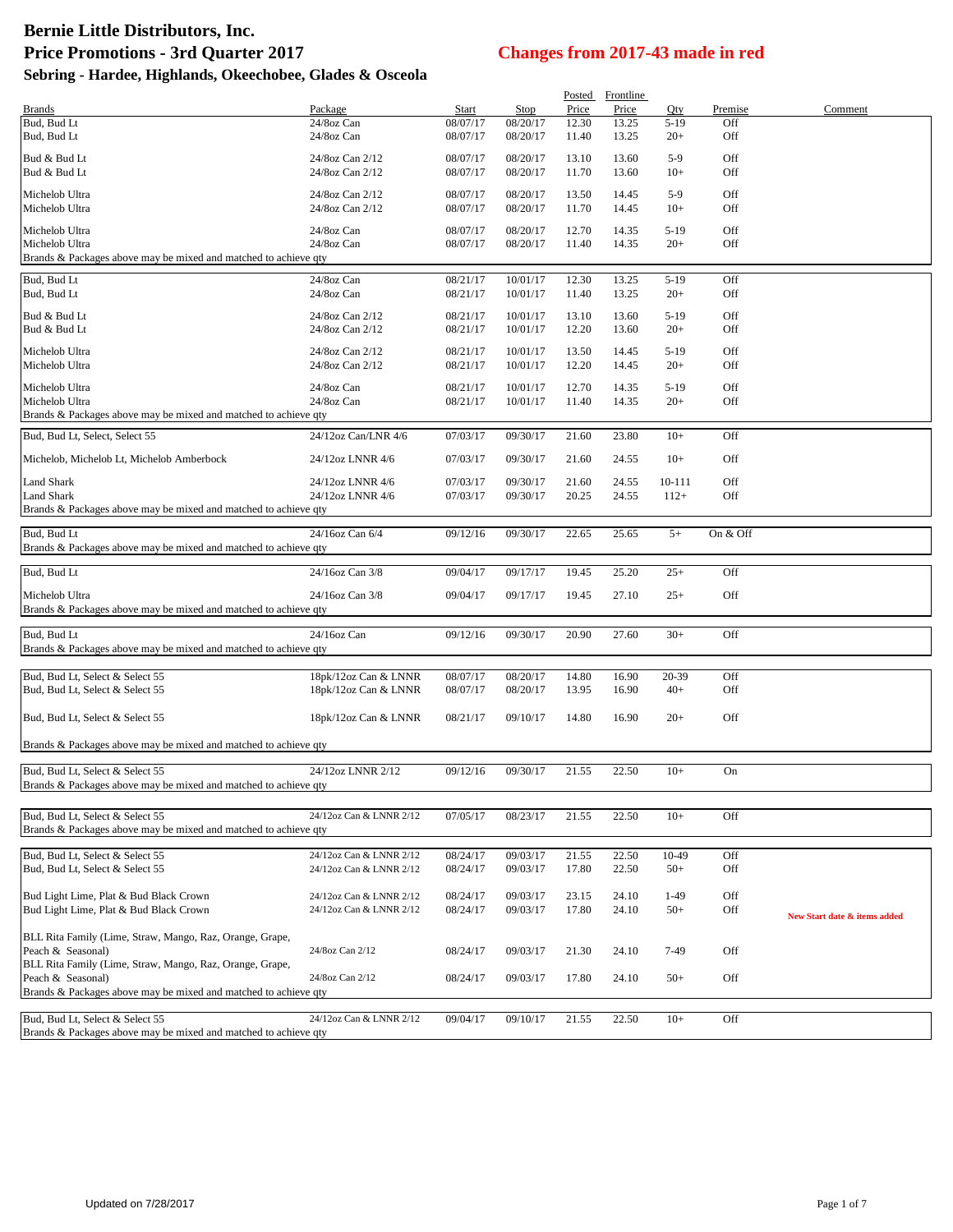|                                                                                                    |                                        |                      |                      | Posted | Frontline      |           |           |                      |
|----------------------------------------------------------------------------------------------------|----------------------------------------|----------------------|----------------------|--------|----------------|-----------|-----------|----------------------|
| <b>Brands</b>                                                                                      | Package                                | Start                | Stop                 | Price  | Price          | Oty       | Premise   | Comment              |
| Bud, Bud Lt, Select & Select 55                                                                    | 24/12oz Can                            | 07/03/17             | 07/23/17             | 20.75  | 22.60          | $10 - 44$ | Off       |                      |
| Bud, Bud Lt, Select & Select 55                                                                    | 24/12oz Can                            | 07/03/17             | 07/23/17             | 19.75  | 22.60          | $45 - 97$ | Off       |                      |
| Bud, Bud Lt, Select & Select 55                                                                    | 24/12oz Can                            | 07/03/17             | 07/23/17             | 17.75  | 22.60          | $98+$     | Off       |                      |
|                                                                                                    |                                        |                      |                      |        |                |           |           |                      |
| Bud, Bud Lt,                                                                                       | 24/12oz LNNR                           | 07/03/17             | 07/23/17             | 20.75  | 22.60          | $10 - 44$ | Off       |                      |
| Bud, Bud Lt,                                                                                       | 24/12oz LNNR                           | 07/03/17             | 07/23/17             | 19.75  | 22.60          | $45 - 97$ | Off       |                      |
| Bud, Bud Lt,                                                                                       | 24/12oz LNNR                           | 07/03/17             | 07/23/17             | 17.75  | 22.60          | $98+$     | Off       |                      |
| <b>Bud Light Lime</b>                                                                              | 24/12oz LNNR/Can                       | 07/03/17             | 07/23/17             | 22.20  | 24.10          | $10 - 44$ | Off       |                      |
| <b>Bud Light Lime</b>                                                                              | 24/12oz LNNR/Can                       | 07/03/17             | 07/23/17             | 19.75  | 24.10          | $45+$     | Off       |                      |
|                                                                                                    |                                        |                      |                      |        |                |           |           |                      |
| Michelob Ultra                                                                                     | 24/12oz Can & LNNR                     | 07/03/17             | 07/23/17             | 22.20  | 24.10          | $10-44$   | Off       |                      |
| Michelob Ultra                                                                                     | 24/12oz Can & LNNR                     | 07/03/17             | 07/23/17             | 20.70  | 24.10          | $45+$     | Off       |                      |
| Brands & Packages above may be mixed and matched to achieve qty                                    |                                        |                      |                      |        |                |           |           |                      |
|                                                                                                    |                                        |                      |                      |        |                |           |           |                      |
| Bud, Bud Lt, Select & Select 55                                                                    | 24/12oz Can                            | 07/24/17             | 09/30/17             | 20.75  | 22.60          | $10 - 44$ | Off       |                      |
| Bud, Bud Lt, Select & Select 55                                                                    | 24/12oz Can                            | 07/24/17             | 09/30/17             | 19.75  | 22.60          | $45+$     | Off       |                      |
|                                                                                                    |                                        |                      |                      |        |                |           |           |                      |
| Bud, Bud Lt,                                                                                       | 24/12oz LNNR                           | 07/24/17             | 09/30/17             | 20.75  | 22.60          | $10 - 44$ | Off       |                      |
| Bud, Bud Lt,                                                                                       | 24/12oz LNNR                           | 07/24/17             | 09/30/17             | 19.75  | 22.60          | $45+$     | Off       |                      |
|                                                                                                    |                                        |                      |                      |        |                |           |           |                      |
| <b>Bud Light Lime</b>                                                                              | 24/12oz LNNR/Can                       | 07/24/17             | 09/30/17             | 22.20  | 24.10          | 10-44     | Off       |                      |
| <b>Bud Light Lime</b>                                                                              | 24/12oz LNNR/Can                       | 07/24/17             | 09/30/17             | 19.75  | 24.10          | $45+$     | Off       |                      |
|                                                                                                    |                                        |                      |                      |        |                |           |           |                      |
| Michelob Ultra                                                                                     | 24/12oz Can & LNNR                     | 07/24/17             | 09/30/17             | 22.20  | 24.10          | $10 - 44$ | Off       |                      |
| Michelob Ultra                                                                                     | 24/12oz Can & LNNR                     | 07/24/17             | 09/30/17             | 20.70  | 24.10          | $45+$     | Off       |                      |
| Brands & Packages above may be mixed and matched to achieve qty                                    |                                        |                      |                      |        |                |           |           |                      |
| Bud, Bud Lt                                                                                        | 24/16oz CALNR                          | 09/12/16             | 09/30/17             | 24.85  | 28.50          | $98+$     | Off       |                      |
| Brands & Packages above may be mixed and matched to achieve qty                                    |                                        |                      |                      |        |                |           |           |                      |
|                                                                                                    |                                        |                      |                      |        |                |           |           |                      |
| Bud, Bud Lt                                                                                        | 20/16oz CALNR                          | 05/22/17             | 09/30/17             | 17.95  | 23.00          | $22 - 65$ | Off       |                      |
| Bud, Bud Lt                                                                                        | 20/16oz CALNR                          | 05/22/17             | 09/30/17             | 17.45  | 23.00          | $66+$     | Off       |                      |
| Brands & Packages above may be mixed and matched to achieve qty                                    |                                        |                      |                      |        |                |           |           |                      |
|                                                                                                    |                                        |                      |                      |        |                |           |           |                      |
| Bud, Bud Light                                                                                     | 24/16oz ALNR/CALNR                     | 04/03/17             | 09/30/17             | 21.55  | 28.50          | $144+$    | On        |                      |
|                                                                                                    |                                        |                      |                      |        |                |           |           |                      |
| Bud, Bud Light Sports/Holiday CALNR                                                                | 24/16oz CALNR                          | 04/03/17             | 09/30/17             | 21.55  | 28.50          | $144+$    | On        |                      |
| Brands & Packages above may be mixed and matched to achieve qty                                    |                                        |                      |                      |        |                |           |           |                      |
|                                                                                                    |                                        |                      |                      |        |                |           |           |                      |
| Oculto                                                                                             | 24/12oz LNNR 2/12                      | 09/12/16             | 09/30/17             | 26.65  | 29.90          | $20+$     | Off       |                      |
|                                                                                                    |                                        |                      |                      |        |                |           |           |                      |
| BL Lime, Platinum, Black Crown, Mich Lt & Ultra<br>BL Lime, Platinum, Black Crown, Mich Lt & Ultra | 18/12oz LNNR/Cans<br>18/12oz LNNR/Cans | 07/31/17<br>07/31/17 | 09/30/17<br>09/30/17 | 16.95  | 18.45<br>18.45 | $5 - 59$  | Off       |                      |
| Brands & Packages above may be mixed and matched to achieve qty                                    |                                        |                      |                      | 15.85  |                | $60+$     | Off       |                      |
|                                                                                                    |                                        |                      |                      |        |                |           |           |                      |
| Mich, Mic Lt, Ultra, Ultra Amber, Amberbock & Ultra Lime                                           |                                        |                      |                      |        |                |           |           |                      |
| Cactus                                                                                             | 24/12oz Can/LNNR 2/12                  | 07/05/17             | 08/23/17             | 23.90  | 24.85          | $5+$      | Off       |                      |
| Michelob Ultra                                                                                     | 24/16oz CALNR 3/8                      | 07/05/17             | 08/23/17             | 35.85  | 37.25          | $5+$      | Off       |                      |
|                                                                                                    |                                        |                      |                      |        |                |           |           |                      |
| Mich, Mic Lt. Ultra, Ultra Amber, Amberbock & Ultra Lime                                           |                                        |                      |                      |        |                |           |           |                      |
| Cactus                                                                                             | 24/12oz Can/LNNR 2/12                  | 08/24/17             | 09/03/17             | 23.90  | 24.85          | $5 - 24$  | Off       |                      |
| Mich, Mic Lt, Ultra, Ultra Amber, Amberbock & Ultra Lime                                           |                                        |                      |                      |        |                |           |           | New Dates & QD Level |
| Cactus                                                                                             | 24/12oz Can/LNNR 2/12                  | 08/24/17             | 09/03/17             | 17.80  | 24.85          | $25+$     | Off       |                      |
| Michelob Ultra                                                                                     | 24/16oz CALNR 3/8                      | 08/24/17             | 09/03/17             | 35.85  | 37.25          | $5+$      | Off       |                      |
|                                                                                                    |                                        |                      |                      |        |                |           |           |                      |
| Mich, Mic Lt, Ultra, Ultra Amber, Amberbock & Ultra Lime                                           |                                        |                      |                      |        |                |           |           |                      |
| Cactus                                                                                             | 24/12oz Can/LNNR 2/12                  | 09/04/17             | 09/30/17             | 23.90  | 24.85          | $5+$      | Off       |                      |
| Michelob Ultra                                                                                     | 24/16oz CALNR 3/8                      | 09/04/17             | 09/30/17             | 35.85  | 37.25          | $5+$      | Off       |                      |
| Brands & Packages above may be mixed and matched to achieve qty                                    |                                        |                      |                      |        |                |           |           |                      |
| BL Lime, Platinum, Black Crown & Landshark                                                         | 24/12oz LNNR 2/12                      | 09/12/16             | 09/30/17             | 20.45  | 24.10          | $10+$     | <b>ON</b> |                      |
| BL Lime, Platinum & Landshark                                                                      | 24/12oz Cans 2/12                      | 09/12/16             | 09/30/17             | 20.45  | 24.10          | $10+$     | <b>ON</b> |                      |
| Brands & Packages above may be mixed and matched to achieve qty                                    |                                        |                      |                      |        |                |           |           |                      |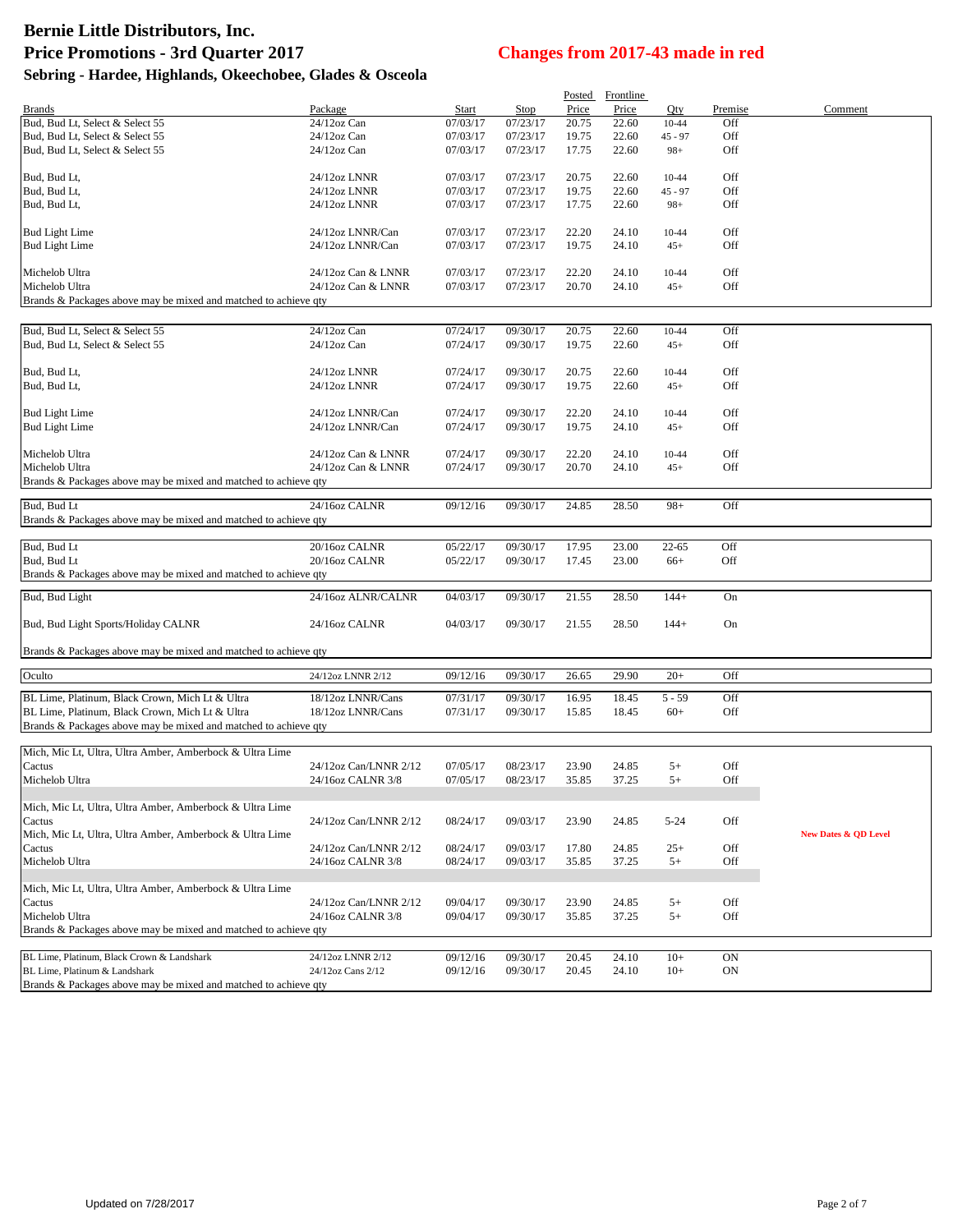# **Bernie Little Distributors, Inc. Price Promotions - 3rd Quarter 2017 Changes from 2017-43 made in red**

| Sebring - Hardee, Highlands, Okeechobee, Glades & Osceola |  |  |
|-----------------------------------------------------------|--|--|
|-----------------------------------------------------------|--|--|

|                                                                                                                  |                        |          |          |       | Posted Frontline |            |         |                     |
|------------------------------------------------------------------------------------------------------------------|------------------------|----------|----------|-------|------------------|------------|---------|---------------------|
| <b>Brands</b>                                                                                                    | Package                | Start    | Stop     | Price | Price            | Qty        | Premise | Comment             |
| BL Lime, Platinum & Black Crown                                                                                  | 24/12oz Cans/LNNR 2/12 | 08/07/17 | 08/23/17 | 23.15 | 24.10            | $1+$       | Off     |                     |
|                                                                                                                  |                        |          |          |       |                  |            |         |                     |
| BLL Rita Family (Lime, Straw, Mango, Raz, Orange, Grape, Peach &                                                 |                        |          |          |       |                  |            |         |                     |
| Seasonal)                                                                                                        | 24/8oz Can 2/12        | 08/07/17 | 08/23/17 | 23.15 | 24.10            | $1-6$      | Off     |                     |
| BLL Rita Family (Lime, Straw, Mango, Raz, Orange, Grape, Peach &<br>Seasonal)                                    | 24/8oz Can 2/12        | 08/07/17 | 08/23/17 | 21.30 | 24.10            | $7+$       | Off     |                     |
|                                                                                                                  |                        |          |          |       |                  |            |         |                     |
|                                                                                                                  |                        |          |          |       |                  |            |         | <b>Date Changes</b> |
| BL Lime, Platinum & Black Crown                                                                                  | 24/12oz Cans/LNNR 2/12 | 09/04/17 | 09/30/17 | 23.15 | 24.10            | $1+$       | Off     |                     |
|                                                                                                                  |                        |          |          |       |                  |            |         |                     |
| BLL Rita Family (Lime, Straw, Mango, Raz, Orange, Grape, Peach &                                                 |                        |          |          |       |                  |            |         |                     |
| Seasonal)                                                                                                        | 24/8oz Can 2/12        | 09/04/17 | 09/30/17 | 23.15 | 24.10            | $1-6$      | Off     |                     |
| BLL Rita Family (Lime, Straw, Mango, Raz, Orange, Grape, Peach &                                                 |                        |          |          |       |                  |            |         |                     |
| Seasonal)                                                                                                        | 24/8oz Can 2/12        | 09/04/17 | 09/30/17 | 21.30 | 24.10            | $7+$       | Off     |                     |
| Brands & Packages above may be mixed and matched to achieve qty                                                  |                        |          |          |       |                  |            |         |                     |
|                                                                                                                  |                        |          |          |       |                  |            |         |                     |
| Best Damn Root Beer, Cherry Cola & Cream Soda                                                                    | 24/12oz LNR 4/6        | 08/28/17 | 09/03/17 | 19.20 | 30.30            | $15+$      | Off     |                     |
| Brands & Packages above may be mixed and matched to achieve qty                                                  |                        |          |          |       |                  |            |         |                     |
| Spiked Seltzer Variety                                                                                           | 24/12oz Can 2/12       | 07/24/17 | 09/30/17 | 24.50 | 28.50            | $3+$       | Off     |                     |
|                                                                                                                  |                        |          |          |       |                  |            |         |                     |
| Busch, Busch Lt, Nat Lt, Nat Ice & Rolling Rock                                                                  | 24/12oz Can S/C        | 01/16/17 | 09/30/17 | 15.35 | 17.00            | 15-76      | Off     |                     |
| Busch, Busch Lt, Nat Lt, Nat Ice & Rolling Rock                                                                  | 24/12oz Can S/C        | 01/16/17 | 09/30/17 | 13.80 | 17.00            | $77+$      | Off     |                     |
|                                                                                                                  |                        |          |          |       |                  |            |         |                     |
| Natty Daddy                                                                                                      | $24/12$ oz Can S/C     | 01/16/17 | 09/30/17 | 15.35 | 16.10            | $1 - 4$    | Off     |                     |
| Natty Daddy                                                                                                      | 24/12oz Can S/C        | 01/16/17 | 09/30/17 | 14.35 | 16.10            | $5 - 76$   | Off     |                     |
| Natty Daddy                                                                                                      | $24/12$ oz Can S/C     | 01/16/17 | 09/30/17 | 13.80 | 16.10            | $77+$      | Off     |                     |
| Brands & Packages above may be mixed and matched to achieve qty                                                  |                        |          |          |       |                  |            |         |                     |
|                                                                                                                  |                        |          |          |       |                  |            |         |                     |
| Busch, Busch Lt, Nat Lt, Nat Ice, Bud Ice, Rolling Rock &<br><b>Busch Ice</b>                                    |                        |          |          |       |                  |            |         |                     |
| Brands & Packages above may be mixed and matched to achieve qty                                                  | 18/12oz Cans/LNNR      | 04/17/17 | 09/30/17 | 9.35  | 12.40            | $40+$      | Off     |                     |
|                                                                                                                  |                        |          |          |       |                  |            |         |                     |
| Bud Ice, King Cobra, Natty Daddy, Rolling Rock & High                                                            |                        |          |          |       |                  |            |         |                     |
| Gravity                                                                                                          | 24/16oz Can 6/4        | 11/14/17 | 09/30/17 | 15.95 | 19.55            | $5+$       | Off     |                     |
| Brands & Packages above may be mixed and matched to achieve qty                                                  |                        |          |          |       |                  |            |         |                     |
|                                                                                                                  |                        |          |          |       |                  |            |         |                     |
| Shock Top & Shock Top Sampler                                                                                    | 24/12oz LNNR           | 09/12/16 | 09/30/17 | 19.70 | 27.75            | $56+$      | Off     |                     |
| Brands & Packages above may be mixed and matched to achieve qty                                                  |                        |          |          |       |                  |            |         |                     |
| Shock Top & Shock Top Lemon                                                                                      | $15/12$ oz Can         | 09/12/16 | 09/30/17 | 13.65 | 15.25            | $50+$      | Off     |                     |
| Brands & Packages above may be mixed and matched to achieve qty                                                  |                        |          |          |       |                  |            |         |                     |
| Shock Top & Shock Top Lemon                                                                                      | 30/12oz Can 2/15       | 09/12/16 | 09/30/17 | 25.70 | 28.90            | $25+$      | Off     |                     |
| Brands & Packages above may be mixed and matched to achieve qty                                                  |                        |          |          |       |                  |            |         |                     |
|                                                                                                                  |                        |          |          |       |                  |            |         |                     |
| Shock Top, Apple Wheat, Lemon, Pumpkin, Rasp, IPA, Winter Combo, Choc,<br>Pretzel, Ginger, Ruby Red              | 24/12oz LNNR 4/6       | 06/19/17 | 09/30/17 | 27.10 | 27.75            | $1-19$     | Off     |                     |
| Shock Top, Apple Wheat, Lemon, Pumpkin, Rasp, IPA, Winter Combo, Choc,                                           |                        |          |          |       |                  |            |         |                     |
| Pretzel, Ginger, Ruby Red                                                                                        | 24/12oz LNNR 4/6       | 06/19/17 | 09/30/17 | 26.10 | 27.75            | 20-55      | Off     |                     |
| Shock Top, Apple Wheat, Lemon, Pumpkin, Rasp, IPA, Winter Combo, Choc,                                           |                        |          |          |       |                  |            |         |                     |
| Pretzel, Ginger, Ruby Red                                                                                        | 24/12oz LNNR 4/6       | 06/19/17 | 09/30/17 | 25.10 | 27.75            | 56-111     | Off     |                     |
| Shock Top, Apple Wheat, Lemon, Pumpkin, Rasp, IPA, Winter Combo, Choc,<br>Pretzel, Ginger, Ruby Red              | 24/12oz LNNR 4/6       | 06/19/17 | 09/30/17 | 24.10 | 27.75            | $112+$     | Off     |                     |
| Brands & Packages above may be mixed and matched to achieve qty                                                  |                        |          |          |       |                  |            |         |                     |
|                                                                                                                  |                        |          |          |       |                  |            |         |                     |
| Wild Blue & Redbridge                                                                                            | 24/12oz LNNR 4/6       | 11/14/16 | 09/30/17 | 28.65 | 29.35            | $28+$      | Off     |                     |
| Brands & Packages above may be mixed and matched to achieve qty                                                  |                        |          |          |       |                  |            |         |                     |
|                                                                                                                  |                        |          |          |       |                  |            |         |                     |
| Kirin Ichiban & Kirin Light                                                                                      | 24/12oz LNNR 4/6       | 11/14/16 | 09/30/17 | 23.50 | 27.75            | $10+$      | Off     |                     |
| Brands & Packages above may be mixed and matched to achieve qty                                                  |                        |          |          |       |                  |            |         |                     |
|                                                                                                                  | 24/12oz LNNR 4/6       | 07/03/17 | 08/27/17 | 21.60 | 24.55            | $10 - 111$ | Off     |                     |
| Becks, Lt, Dark, Oktob, Sapphire, St Pauli Girl & Bass<br>Becks, Lt, Dark, Oktob, Sapphire, St Pauli Girl & Bass | 24/12oz LNNR 4/6       | 07/03/17 | 08/27/17 | 19.80 | 24.55            | $112+$     | Off     |                     |
| Brands & Packages above may be mixed and matched to achieve qty                                                  |                        |          |          |       |                  |            |         |                     |
|                                                                                                                  |                        |          |          |       |                  |            |         |                     |
| Bass Ale & St Pauli Girl                                                                                         | 24/12oz LNNR 4/6       | 08/28/17 | 09/30/17 | 21.60 | 24.55            | $10 - 111$ | Off     |                     |
| Bass Ale & St Pauli Girl                                                                                         | 24/12oz LNNR 4/6       | 08/28/17 | 09/30/17 | 19.80 | 24.55            | $112+$     | Off     |                     |
| Becks, Lt, Dark, Oktob, Sapphire                                                                                 | 24/12oz LNNR 4/6       | 08/28/17 | 09/03/17 | 15.85 | 24.55            | $20+$      | Off     |                     |
| Brands & Packages above may be mixed and matched to achieve qty                                                  |                        |          |          |       |                  |            |         |                     |
|                                                                                                                  |                        |          |          |       |                  |            |         |                     |
| Becks, Lt, Dark, Oktob, Sapphire                                                                                 | 24/12oz LNNR 4/6       | 09/04/17 | 12/31/17 | 22.05 | 24.55            | 56-111     | Off     |                     |
| Becks, Lt, Dark, Oktob, Sapphire                                                                                 | 24/12oz LNNR 4/6       | 09/04/17 | 12/31/17 | 19.80 | 24.55            | $112+$     | Off     |                     |
| Brands & Packages above may be mixed and matched to achieve qty                                                  |                        |          |          |       |                  |            |         |                     |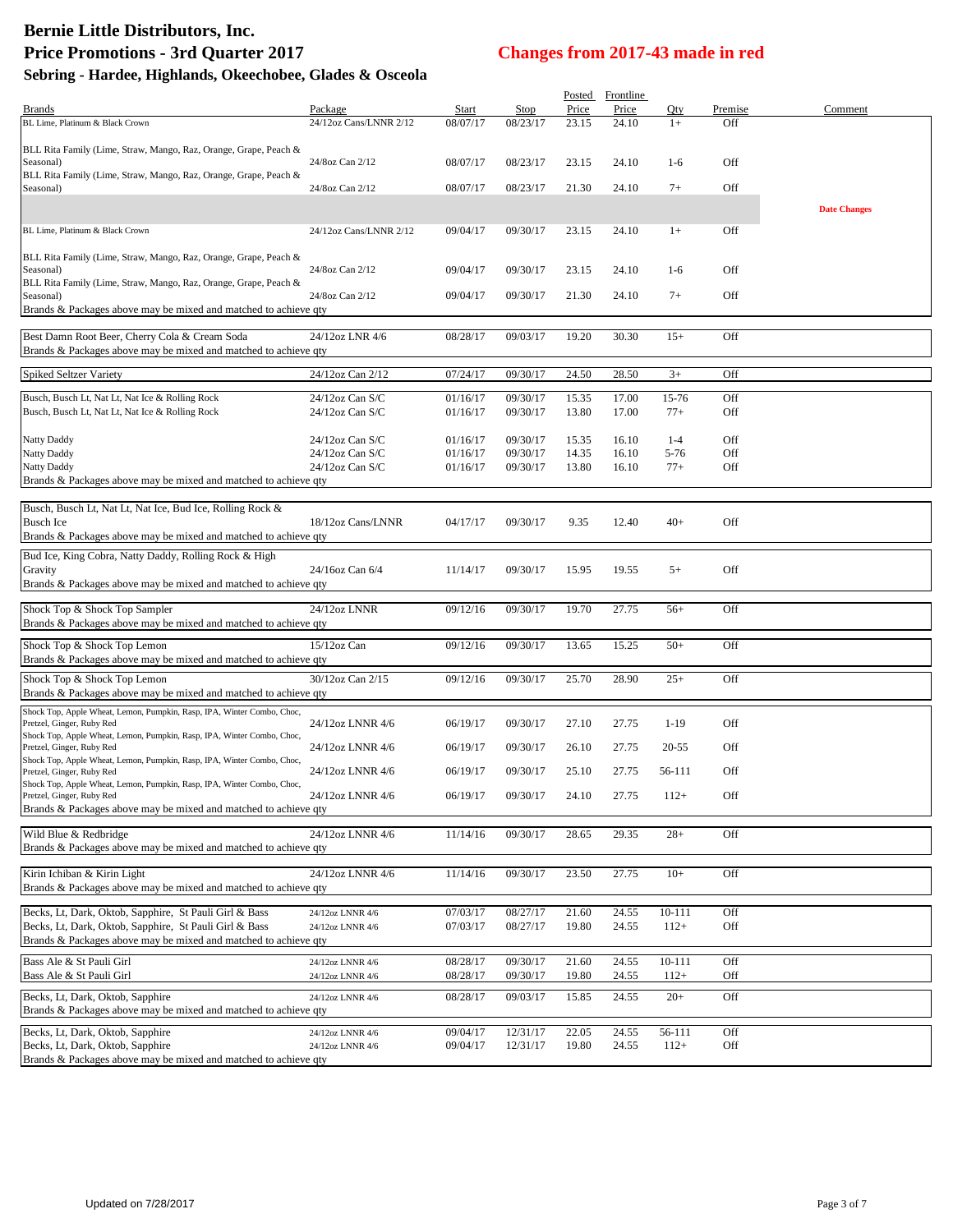# **Bernie Little Distributors, Inc. Price Promotions - 3rd Quarter 2017 Changes from 2017-43 made in red**

| Sebring - Hardee, Highlands, Okeechobee, Glades & Osceola |  |  |  |  |
|-----------------------------------------------------------|--|--|--|--|
|-----------------------------------------------------------|--|--|--|--|

|                                                                                                                                    |                       |          |             |       | Posted Frontline |           |         |         |
|------------------------------------------------------------------------------------------------------------------------------------|-----------------------|----------|-------------|-------|------------------|-----------|---------|---------|
| <b>Brands</b>                                                                                                                      | Package               | Start    | <b>Stop</b> | Price | Price            | Qty.      | Premise | Comment |
| Becks, Light, Dark, Oktoberfest, Sapphire, St Pauli & Bass                                                                         | 24/12oz LNNR/CAN 2/12 | 07/17/17 | 08/13/17    | 20.35 | 24.10            | 56-111    | Off     |         |
| Becks, Light, Dark, Oktoberfest, Sapphire, St Pauli & Bass                                                                         | 24/12oz LNNR/CAN 2/12 | 07/17/17 | 08/13/17    | 19.80 | 24.10            | $112+$    | Off     |         |
|                                                                                                                                    |                       |          |             |       |                  |           |         |         |
| Beck's Pilsner                                                                                                                     | 24/16oz CALNR 3/8     | 07/17/17 | 08/13/17    | 30.52 | 36.15            | 56-111    | Off     |         |
| Beck's Pilsner                                                                                                                     | 24/16oz CALNR 3/8     | 07/17/17 | 08/13/17    | 29.70 | 36.15            | $112+$    | Off     |         |
|                                                                                                                                    |                       |          |             |       |                  |           |         |         |
| Land Shark                                                                                                                         | 24/12oz LNNR/CAN 2/12 | 07/17/17 | 08/13/17    | 22.15 | 24.10            | 56-111    | Off     |         |
| <b>Land Shark</b>                                                                                                                  | 24/12oz LNNR/CAN 2/12 | 07/17/17 | 08/13/17    | 20.35 | 24.10            | $112+$    | Off     |         |
| Brands & Packages above may be mixed and matched to achieve qty                                                                    |                       |          |             |       |                  |           |         |         |
| Becks, Light, Dark, Oktoberfest, Sapphire, St Pauli & Bass                                                                         | 24/12oz LNNR/CAN 2/12 | 08/14/17 | 08/20/17    | 19.90 | 24.10            | $10+$     | Off     |         |
|                                                                                                                                    |                       |          |             |       |                  |           |         |         |
| Beck's Pilsner                                                                                                                     | 24/16oz CALNR 3/8     | 08/14/17 | 08/20/17    | 28.80 | 36.15            | $10+$     | Off     |         |
| <b>Land Shark</b>                                                                                                                  | 24/12oz LNNR/CAN 2/12 | 08/14/17 | 08/20/17    | 19.90 | 24.10            | $10+$     | Off     |         |
| Brands & Packages above may be mixed and matched to achieve qty                                                                    |                       |          |             |       |                  |           |         |         |
|                                                                                                                                    |                       |          |             |       |                  |           |         |         |
| Becks, Light, Dark, Oktoberfest, Sapphire, St Pauli & Bass                                                                         | 24/12oz LNNR/CAN 2/12 | 08/21/17 | 09/10/17    | 20.35 | 24.10            | 56-111    | Off     |         |
| Becks, Light, Dark, Oktoberfest, Sapphire, St Pauli & Bass                                                                         | 24/12oz LNNR/CAN 2/12 | 08/21/17 | 09/10/17    | 19.80 | 24.10            | $112+$    | Off     |         |
|                                                                                                                                    |                       |          |             |       |                  |           |         |         |
| <b>Beck's Pilsner</b>                                                                                                              | 24/16oz CALNR 3/8     | 08/21/17 | 09/10/17    | 30.52 | 36.15            | 56-111    | Off     |         |
| Beck's Pilsner                                                                                                                     | 24/16oz CALNR 3/8     | 08/21/17 | 09/10/17    | 29.70 | 36.15            | $112+$    | Off     |         |
| <b>Land Shark</b>                                                                                                                  | 24/12oz LNNR/CAN 2/12 | 08/21/17 | 09/10/17    | 22.15 | 24.10            | 56-111    | Off     |         |
| <b>Land Shark</b>                                                                                                                  | 24/12oz LNNR/CAN 2/12 | 08/21/17 | 09/10/17    | 20.35 | 24.10            | $112+$    | Off     |         |
| Brands & Packages above may be mixed and matched to achieve qty                                                                    |                       |          |             |       |                  |           |         |         |
|                                                                                                                                    |                       |          |             |       |                  |           |         |         |
| Becks, Light, Dark, Oktoberfest, Sapphire, St Pauli & Bass                                                                         | 24/12oz LNNR/CAN 2/12 | 09/11/17 | 09/17/17    | 19.90 | 24.10            | $10+$     | Off     |         |
|                                                                                                                                    |                       |          |             |       |                  |           |         |         |
| Beck's Pilsner                                                                                                                     | 24/16oz CALNR 3/8     | 09/11/17 | 09/17/17    | 28.80 | 36.15            | $10+$     | Off     |         |
|                                                                                                                                    |                       |          |             |       |                  |           |         |         |
| <b>Land Shark</b>                                                                                                                  | 24/12oz LNNR/CAN 2/12 | 09/11/17 | 09/17/17    | 19.90 | 24.10            | $10+$     | Off     |         |
| Brands & Packages above may be mixed and matched to achieve qty                                                                    |                       |          |             |       |                  |           |         |         |
| Becks, Light, Dark, Oktoberfest, Sapphire, St Pauli & Bass                                                                         | 24/12oz LNNR/CAN 2/12 | 09/18/17 | 10/08/17    | 20.35 | 24.10            | 56-111    | Off     |         |
| Becks, Light, Dark, Oktoberfest, Sapphire, St Pauli & Bass                                                                         | 24/12oz LNNR/CAN 2/12 | 09/18/17 | 10/08/17    | 19.80 | 24.10            | $112+$    | Off     |         |
|                                                                                                                                    |                       |          |             |       |                  |           |         |         |
| Beck's Pilsner                                                                                                                     | 24/16oz CALNR 3/8     | 09/18/17 | 10/08/17    | 30.52 | 36.15            | 56-111    | Off     |         |
| <b>Beck's Pilsner</b>                                                                                                              | 24/16oz CALNR 3/8     | 09/18/17 | 10/08/17    | 29.70 | 36.15            | $112+$    | Off     |         |
|                                                                                                                                    |                       |          |             |       |                  |           |         |         |
| <b>Land Shark</b>                                                                                                                  | 24/12oz LNNR/CAN 2/12 | 09/18/17 | 10/08/17    | 22.15 | 24.10            | 56-111    | Off     |         |
| <b>Land Shark</b>                                                                                                                  | 24/12oz LNNR/CAN 2/12 | 09/18/17 | 10/08/17    | 20.35 | 24.10            | $112+$    | Off     |         |
| Brands & Packages above may be mixed and matched to achieve qty                                                                    |                       |          |             |       |                  |           |         |         |
| Beck's, Sapphire, Black Crown, BL Lime, Platinum, Michelob                                                                         |                       |          |             |       |                  |           |         |         |
| Ultra & Landshark                                                                                                                  | 24/16oz CAN 6/4       | 02/06/17 | 09/30/17    | 25.75 | 28.00            | $1 - 2$   | Off     |         |
| Beck's, Sapphire, Black Crown, BL Lime, Platinum, Michelob                                                                         |                       |          |             |       |                  |           |         |         |
| Ultra & Landshark                                                                                                                  | 24/16oz CAN 6/4       | 02/06/17 | 09/30/17    | 24.90 | 28.00            | $3+$      | Off     |         |
|                                                                                                                                    |                       |          |             |       |                  |           |         |         |
| Shock Top, Apple, Lemon, Pumpkin, Shockolate & Twisted                                                                             |                       |          |             |       |                  |           |         |         |
| Pretzel                                                                                                                            | 24/16oz CAN 6/4       | 02/06/17 | 09/30/17    | 29.80 | 33.50            | $1 - 2$   | Off     |         |
| Shock Top, Apple, Lemon, Pumpkin, Shockolate & Twisted                                                                             |                       |          |             |       |                  |           |         |         |
| Pretzel                                                                                                                            | 24/16oz CAN 6/4       | 02/06/17 | 09/30/17    | 24.90 | 33.50            | $3+$      | Off     |         |
|                                                                                                                                    |                       |          |             |       |                  |           |         |         |
| Goose 312, IPA, Green Line & Four Star Pilsner                                                                                     | 24/16oz CAN 6/4       | 02/06/17 | 09/30/17    | 29.80 | 31.95            | $1 - 2$   | Off     |         |
| Goose 312, IPA, Green Line & Four Star Pilsner                                                                                     | 24/16oz CAN 6/4       | 02/06/17 | 09/30/17    | 24.90 | 31.95            | $3+$      | Off     |         |
|                                                                                                                                    |                       |          |             |       |                  |           |         |         |
| Bud Chelada, Bud Lt Chelada                                                                                                        | 24/16oz Can 6/4       | 02/06/17 | 09/30/17    | 29.80 | 33.50            | $1+$      | Off     |         |
| Rita Splash (Lime, Strawberry & Pineapple)                                                                                         | 24/16oz CAN 4/6       | 02/06/17 | 09/30/17    | 29.80 | 37.50            | $1+$      | Off     |         |
|                                                                                                                                    |                       |          |             |       |                  |           |         |         |
| BL Lime Rita Family & Oculto                                                                                                       | 24/16oz CAN 6/4       | 02/06/17 | 09/30/17    | 29.80 | 37.50            | $1+$      | Off     |         |
| Brands & Packages above may be mixed and matched to achieve qty                                                                    |                       |          |             |       |                  |           |         |         |
|                                                                                                                                    |                       |          |             |       |                  |           |         |         |
|                                                                                                                                    |                       |          |             |       |                  |           |         |         |
| BP Blueberry, Oktoberfest, Pumpkin, Summer, Winter, Spring, Toasted Lager,<br>Hoptical Illusion, Mosaic Session IPA & Honey Robber | 24/12oz LNNR 4/6      | 06/26/17 | 09/30/17    | 27.70 | 30.90            | $25 - 55$ | Off     |         |
|                                                                                                                                    |                       |          |             |       |                  |           |         |         |
| BP Blueberry, Oktoberfest, Pumpkin, Summer, Winter, Spring, Toasted Lager,                                                         |                       |          |             |       |                  |           |         |         |
| Hoptical Illusion, Mosaic Session IPA & Honey Robber                                                                               | 24/12oz LNNR 4/6      | 06/26/17 | 09/30/17    | 26.70 | 30.90            | $56+$     | Off     |         |
|                                                                                                                                    |                       |          |             |       |                  |           |         |         |
| Goose 312, 312 Pale Ale, Honkers, IPA, Winter, Summer, Harvest Ale, Sixth                                                          |                       |          |             |       |                  |           |         |         |
| Day, Endless IPA, Rambler IPA, Oktob, 10 Hills Pale Ale, Four Star, Green<br>Line, Preseason                                       | 24/12oz LNNR/Can 4/6  | 06/26/17 | 09/30/17    | 27.70 | 30.90            | $25 - 55$ | Off     |         |
| Goose 312, 312 Pale Ale, Honkers, IPA, Winter, Summer, Harvest Ale, Sixth                                                          |                       |          |             |       |                  |           |         |         |
| Day, Endless IPA, Rambler IPA, Oktob, 10 Hills Pale Ale, Four Star, Green                                                          |                       |          |             |       |                  |           |         |         |
| Line, Preseason                                                                                                                    | 24/12oz LNNR/Can 4/6  | 06/26/17 | 09/30/17    | 26.70 | 30.90            | $56+$     | Off     |         |
| Brands & Packages above may be mixed and matched to achieve qty                                                                    |                       |          |             |       |                  |           |         |         |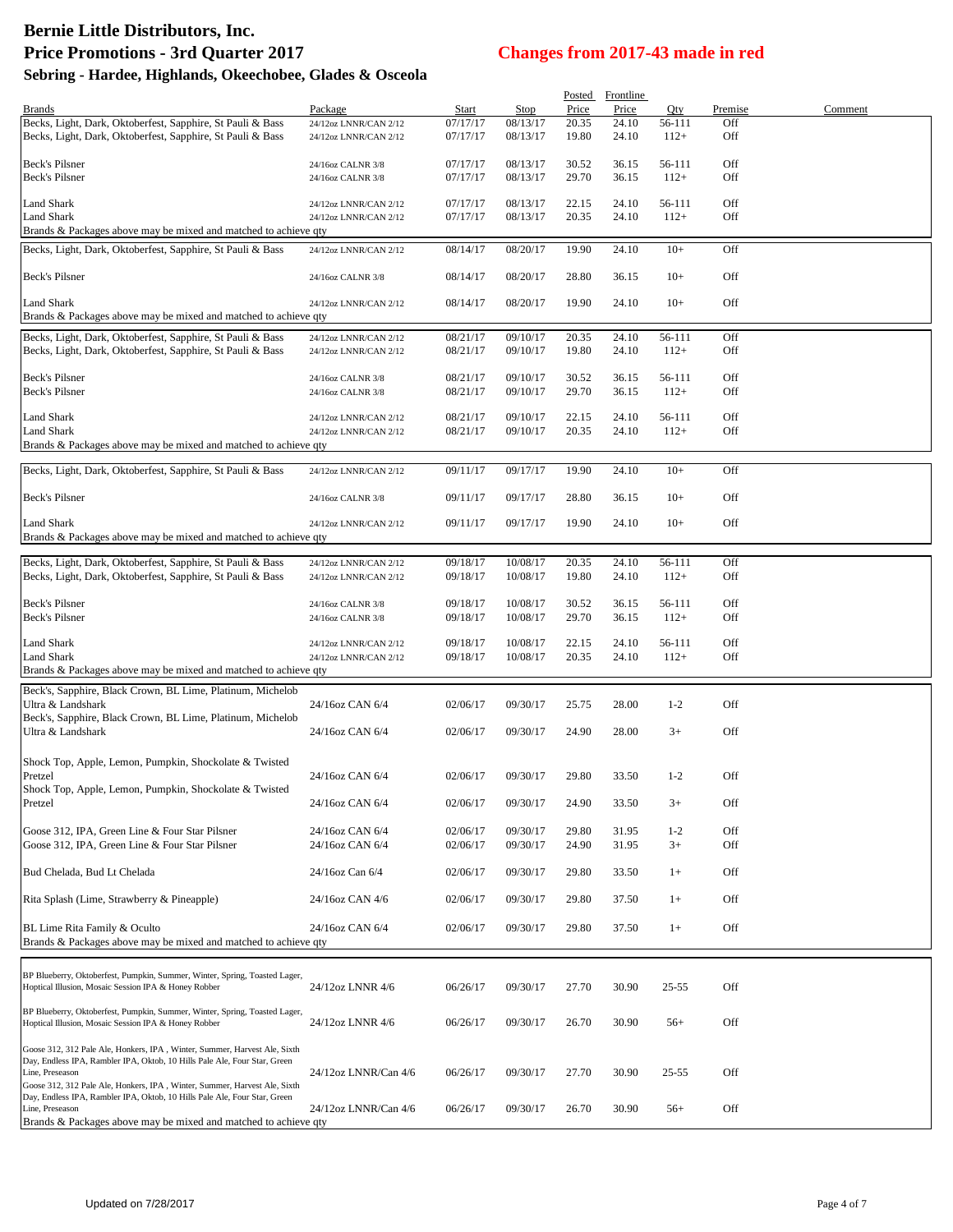## **Bernie Little Distributors, Inc. Price Promotions - 3rd Quarter 2017 Changes from 2017-43 made in red**

| Sebring - Hardee, Highlands, Okeechobee, Glades & Osceola                                                                                                                                                                                                                                                                                                                  |                                                 |                      |                       |                 |                    |                   |            |         |  |
|----------------------------------------------------------------------------------------------------------------------------------------------------------------------------------------------------------------------------------------------------------------------------------------------------------------------------------------------------------------------------|-------------------------------------------------|----------------------|-----------------------|-----------------|--------------------|-------------------|------------|---------|--|
| <b>Brands</b>                                                                                                                                                                                                                                                                                                                                                              | Package                                         | Start                | Stop                  | Posted<br>Price | Frontline<br>Price | Oty               | Premise    | Comment |  |
| Shock Top, Wheat IPA, Lemon, Pumpkin, Variety, Apple, Winter, Honey<br>Bourbon, Choc, Pretzel, Ginger & Ruby Red                                                                                                                                                                                                                                                           | 24/12oz LNNR/Can 2/12                           | 01/23/17             | 09/30/17              | 24.60           | 27.75              | 14-55             | Off        |         |  |
| Shock Top, Wheat IPA, Lemon, Pumpkin, Variety, Apple, Winter, Honey<br>Bourbon, Choc, Pretzel, Ginger & Ruby Red                                                                                                                                                                                                                                                           | 24/12oz LNNR/Can 2/12                           | 01/23/17             | 09/30/17              | 23.60           | 27.75              | 56-111            | Off        |         |  |
| Shock Top, Wheat IPA, Lemon, Pumpkin, Variety, Apple, Winter, Honey<br>Bourbon, Choc, Pretzel, Ginger & Ruby Red                                                                                                                                                                                                                                                           | 24/12oz LNNR/Can 2/12                           | 01/23/17             | 09/30/17              | 22.60           | 27.75              | $112+$            | Off        |         |  |
| Goose 312, 312 Pale, Honkers, IPA, Winter, Summer, Fall, Harvest Ale,<br>Endless IPA, Winter, Four Star, Green Line & Johnny Appleseed                                                                                                                                                                                                                                     | 24/12oz LNNR/CN 2/12                            | 01/23/17             | 09/30/17              | 26.25           | 29.65              | 14-55             | Off        |         |  |
| Goose 312, 312 Pale, Honkers, IPA, Winter, Summer, Fall, Harvest Ale,<br>Endless IPA, Winter, Four Star, Green Line & Johnny Appleseed                                                                                                                                                                                                                                     | 24/12oz LNNR/CN 2/12                            | 01/23/17             | 09/30/17              | 25.25           | 29.65              | $56+$             | Off        |         |  |
| Brands & Packages above may be mixed and matched to achieve qty                                                                                                                                                                                                                                                                                                            |                                                 |                      |                       |                 |                    |                   |            |         |  |
| Goose Seasonal Sampler<br>Goose Seasonal Sampler<br>Brands & Packages above may be mixed and matched to achieve qty                                                                                                                                                                                                                                                        | 24/12oz Can<br>24/12oz Can                      | 01/02/17<br>01/02/17 | 09/30/17<br>09/30/17  | 25.45<br>24.45  | 28.85<br>28.85     | 14-55<br>$56+$    | Off<br>Off |         |  |
| Goose Seasonal Sampler                                                                                                                                                                                                                                                                                                                                                     | 24/12oz LNNR                                    | 01/02/17             | 09/30/17              | 26.80           | 28.85              | $10-55$           | Off        |         |  |
| Goose Seasonal Sampler                                                                                                                                                                                                                                                                                                                                                     | 24/12oz LNNR                                    | 01/02/17             | 09/30/17              | 25.50           | 28.85              | 56-111            | Off        |         |  |
| Goose Seasonal Sampler<br>Brands & Packages above may be mixed and matched to achieve qty                                                                                                                                                                                                                                                                                  | 24/12oz LNNR                                    | 01/02/17             | 09/30/17              | 24.50           | 28.85              | $112+$            | Off        |         |  |
| Boddington's Pub                                                                                                                                                                                                                                                                                                                                                           | 24/16oz CAN 6/4                                 | 01/04/16             | 09/30/17              | 39.15           | 41.75              | $72+$             | Off        |         |  |
|                                                                                                                                                                                                                                                                                                                                                                            |                                                 | 09/12/16             |                       | 19.90           | 21.95              |                   | Off        |         |  |
| Stella Artois                                                                                                                                                                                                                                                                                                                                                              | 20/9.6oz LNR                                    |                      | 09/30/17              |                 |                    | $3+$              |            |         |  |
| Stella Artois, Cidre, Hoegaarden, Leffe Blonde/Brown<br>Stella Artois, Cidre, Hoegaarden, Leffe Blonde/Brown                                                                                                                                                                                                                                                               | 24/11.2oz LNNR/CN 4/6<br>24/11.2oz LNNR/CN 4/6  | 05/01/17<br>05/01/17 | 09/30/17<br>09/30/17  | 26.40<br>25.75  | 32.55<br>32.55     | 56-111<br>112-215 | Off<br>Off |         |  |
| Stella Artois, Cidre, Hoegaarden, Leffe Blonde/Brown                                                                                                                                                                                                                                                                                                                       | 24/11.2oz LNNR/CN 4/6                           | 05/01/17             | 09/30/17              | 24.46           | 32.55              | $216+$            | Off        |         |  |
| Stella, Stella Cidre, Hoegaarden, Belgian Sampler                                                                                                                                                                                                                                                                                                                          | 24/11.2oz LNNR/Can 2/12 &<br>20/14.9oz Can 2/12 | 05/01/17             | 09/30/17              | 30.30           | 33.30              | $1 - 4$           | Off        |         |  |
| Stella, Stella Cidre, Hoegaarden, Belgian Sampler                                                                                                                                                                                                                                                                                                                          | 24/11.2oz LNNR/Can 2/12 &                       |                      |                       |                 |                    |                   |            |         |  |
| Stella, Stella Cidre, Hoegaarden, Belgian Sampler                                                                                                                                                                                                                                                                                                                          | 20/14.9oz Can 2/12<br>24/11.2oz LNNR/Can 2/12 & | 05/01/17             | 09/30/17              | 27.00           | 33.30              | $5 - 55$          | Off        |         |  |
|                                                                                                                                                                                                                                                                                                                                                                            | 20/14.9oz Can 2/12<br>24/11.2oz LNNR/Can 2/12 & | 05/01/17             | 09/30/17              | 26.40           | 33.30              | 56-111            | Off        |         |  |
| Stella, Stella Cidre, Hoegaarden, Belgian Sampler<br>Brands & Packages above may be mixed and matched to achieve qty                                                                                                                                                                                                                                                       | 20/14.9oz Can 2/12                              | 05/01/17             | 09/30/17              | 25.75           | 33.30              | $112+$            | Off        |         |  |
| Montejo                                                                                                                                                                                                                                                                                                                                                                    | 24/12oz Can 2/12                                | 11/14/16             | 09/30/17              | 19.95           | 23.00              | $5+$              | Off & On   |         |  |
| Kona Longboard, Fire Rock, Pipeline, Wailua Wheat, Koko Brown, Castaway,                                                                                                                                                                                                                                                                                                   |                                                 |                      |                       |                 |                    |                   |            |         |  |
| Big Wave, Lemongrass & Lavaman<br>Brands & Packages above may be mixed and matched to achieve qty                                                                                                                                                                                                                                                                          | 24/12oz LNNR 4/6                                | 05/29/17             | 09/03/17              | 23.56           | 28.76              | $25+$             | On & Off   |         |  |
| Kona Longboard, Fire Rock, Pipeline, Wailua Wheat, Koko Brown, Castaway,<br>Big Wave, Lemongrass & Lavaman                                                                                                                                                                                                                                                                 | 24/12oz LNNR 4/6                                | 09/04/17             | 09/30/17              | 25.56           | 28.76              | 15-24             | On & Off   |         |  |
| Kona Longboard, Fire Rock, Pipeline, Wailua Wheat, Koko Brown, Castaway,<br>Big Wave, Lemongrass & Lavaman                                                                                                                                                                                                                                                                 | 24/12oz LNNR 4/6                                | 09/04/17             | 09/30/17              | 23.56           | 28.76              | $^{25+}$          | On & Off   |         |  |
| Brands & Packages above may be mixed and matched to achieve qty                                                                                                                                                                                                                                                                                                            |                                                 |                      |                       |                 |                    |                   |            |         |  |
| Widmer Hefeweizen, Drop Top Amber Ale, Drifter Pale Ale, Rotator IPA,<br>Upheaval, Alchemy & BRRR<br>Brands & Packages above may be mixed and matched to achieve qty                                                                                                                                                                                                       | 24/12oz LNNR 4/6                                | 08/01/17             | 08/27/17              | 28.80           | 32.00              | $15+$             | Off        |         |  |
| Widmer Omission IPA, Lager & Pale Ale<br>Brands & Packages above may be mixed and matched to achieve qty                                                                                                                                                                                                                                                                   | 24/12oz LNNR 4/6                                | 08/28/17             | 09/30/17              | 28.80           | 32.00              | $15+$             | Off        |         |  |
| SweetWater 420, IPA & Tacklebox<br>Brands & Packages above may be mixed and matched to achieve qty                                                                                                                                                                                                                                                                         | 24/12oz LNNR/Can 2/12                           |                      | 10/10/2016 12/30/2017 | 27.00           | 29.15              | $5+$              | Off        |         |  |
| SweetWater 420, IPA<br>Brands & Packages above may be mixed and matched to achieve qty                                                                                                                                                                                                                                                                                     | 24/16oz Can 6/4                                 | 1/2/2017             | 12/30/2017            | 28.50           | 33.45              | $2+$              | Off        |         |  |
| 3 Daughters Beach Blonde & Bimini Twist<br>Brands & Packages above may be mixed and matched to achieve qty                                                                                                                                                                                                                                                                 | 24/16oz Cans                                    | 5/1/2017             | 12/31/2017            | 29.80           | 42.00              | $2+$              | Off        |         |  |
| Seagrams Family (Wild Berries, Strawberry Daiquiri, Peach Fuzzy Navel, )<br>Margarita, Calypso Colada, Black Cherry Fizz, Bahama Mama, Jamaican Me Happy, Lime<br>Melonade, Pink Punch, Sangria, Mango, Mimosa, Raspberry Lemonade, Watermelon Splash,<br>Blackberry Breezer, Kiwi Strawberry, Aloha Tini, Apple Pomegranate, Orange Swirl & Pink<br>Pineapple)            | 24/12oz LNNR 6/4                                | 03/01/17             | 12/31/17              | 19.16           | 23.94              | $10+$             | Off        |         |  |
| Seagrams Family (Wild Berries, Strawberry Daiquiri, Peach Fuzzy Navel, Classic Lime<br>Margarita, Calypso Colada, Black Cherry Fizz, Bahama Mama, Jamaican Me Happy, Lime<br>Melonade, Pink Punch, Sangria, Mango, Mimosa, Raspberry Lemonade, Watermelon Splash,<br>Blackberry Breezer, Kiwi Strawberry, Aloha Tini, Apple Pomegranate, Orange Swirl & Pink<br>Pineapple) | 24/12oz LNNR 6/4                                | 09/03/17             | 09/17/17              | 15.75           | 23.94              | $15+$             | Off        |         |  |
| Brands & Packages above may be mixed and matched to achieve qty                                                                                                                                                                                                                                                                                                            |                                                 |                      |                       |                 |                    |                   |            |         |  |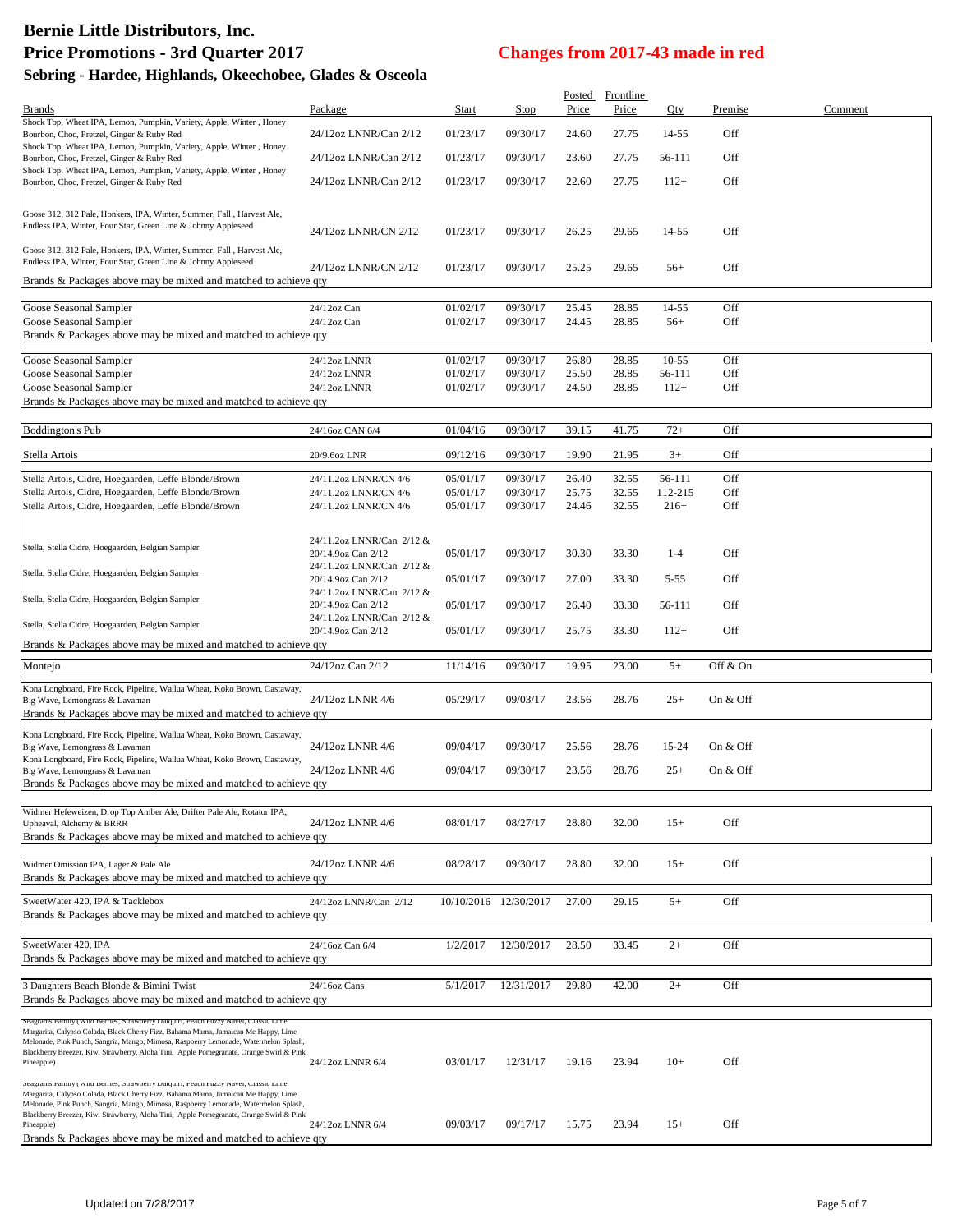|                                                                                           |                      |           |            | Posted | Frontline |       |         |         |
|-------------------------------------------------------------------------------------------|----------------------|-----------|------------|--------|-----------|-------|---------|---------|
| <b>Brands</b>                                                                             | Package              | Start     | Stop       | Price  | Price     | Otv   | Premise | Comment |
| Magic Hat Family (Core & Seasonal)                                                        | 24/12oz NR 4/6       | 8/14/2017 | 8/25/2017  | 18.25  | 30.30     | $10+$ | Off     |         |
| Brands & Packages above may be mixed and matched to achieve qty                           |                      |           |            |        |           |       |         |         |
|                                                                                           |                      |           |            |        |           |       |         |         |
| Magic Hat Family (Core & Seasonal)                                                        | 24/12oz NR 4/6       | 9/1/2017  | 10/31/2017 | 27.27  | 30.30     | $5+$  | Off     |         |
| Brands & Packages above may be mixed and matched to achieve qty                           |                      |           |            |        |           |       |         |         |
| Magic Hat Family (Core & Seasonal)                                                        | 24/12oz 2/12 NR & Cn | 7/1/2017  | 8/31/2017  | 24.15  | 27.10     | $5+$  | Off     |         |
| Magic Hat Family (Core & Seasonal                                                         | 24/12oz 2/12 NR & Cn | 12/1/2017 | 12/31/2017 | 24.15  | 27.10     | $5+$  | Off     |         |
| Brands & Packages above may be mixed and matched to achieve qty                           |                      |           |            |        |           |       |         |         |
|                                                                                           |                      |           |            |        |           |       |         |         |
| <b>Big Storm Oktoberfest</b>                                                              | $4/6/12$ oz CAN      | 8/7/2017  | 8/20/2017  | 28.00  | 30.30     | $5+$  | Off     |         |
| <b>Big Storm Oktoberfest</b>                                                              | $4/6/12$ oz CAN      | 9/11/2017 | 10/15/2017 | 28.00  | 30.30     | $5+$  | Off     |         |
|                                                                                           |                      |           |            |        |           |       |         |         |
| Big Storm Arcus IPA, Helicity & Wavemaker                                                 | 4/6/12oz CAN         | 7/17/2017 | 8/19/2017  | 28.00  | 30.30     | $15+$ | Off     |         |
|                                                                                           |                      |           |            |        |           |       |         |         |
| Big Storm Arcus IPA, Helicity & Wavemaker                                                 | $4/6/12$ oz CAN      | 9/11/2017 | 10/14/2017 | 28.00  | 30.30     | $15+$ | Off     |         |
|                                                                                           |                      |           |            |        |           |       |         |         |
| Big Storm Arcus IPA, Helicity & Wavemaker                                                 | $4/6/12$ oz CAN      | 11/6/2017 | 12/9/2017  | 28.00  | 30.30     | $15+$ | Off     |         |
| Brands & Packages above may be mixed and matched to achieve qty                           |                      |           |            |        |           |       |         |         |
|                                                                                           |                      |           |            |        |           |       |         |         |
| Big Storm Tropical Pressure & Wavemaker Amber                                             | $6/4/16$ oz CAN      | 9/4/2017  | 10/29/2017 | 38.00  | 42.00     | $3+$  | Off     |         |
|                                                                                           |                      |           |            |        |           |       |         |         |
| Big Storm Tropical Pressure & Wavemaker Amber                                             | $6/4/16$ oz CAN      | 12/4/2017 | 12/31/2017 | 38.00  | 42.00     | $3+$  | Off     |         |
| Brands & Packages above may be mixed and matched to achieve qty                           |                      |           |            |        |           |       |         |         |
|                                                                                           |                      |           |            |        |           |       |         |         |
|                                                                                           |                      |           |            |        |           |       |         |         |
| Big Storm Dunder & Blixem, Firestorm, Palmbender, Oktoberfest, Surfline                   | 6/4/16oz CAN         | 6/26/2017 | 12/30/2017 | 40.95  | 44.95     | $3+$  | Off     |         |
| Brands & Packages above may be mixed and matched to achieve qty                           |                      |           |            |        |           |       |         |         |
|                                                                                           |                      |           |            |        |           |       |         |         |
| Keywest Sunset, Keywest Southernmost, Sunshine State Lagers, Florida Lager<br>& Hurr Reef | $4/6/12$ oz LNR      | 7/31/2017 | 9/2/2017   | 24.50  | 28.75     | $5+$  | Off     |         |
| Brands & Packages above may be mixed and matched to achieve qty                           |                      |           |            |        |           |       |         |         |
|                                                                                           |                      |           |            |        |           |       |         |         |